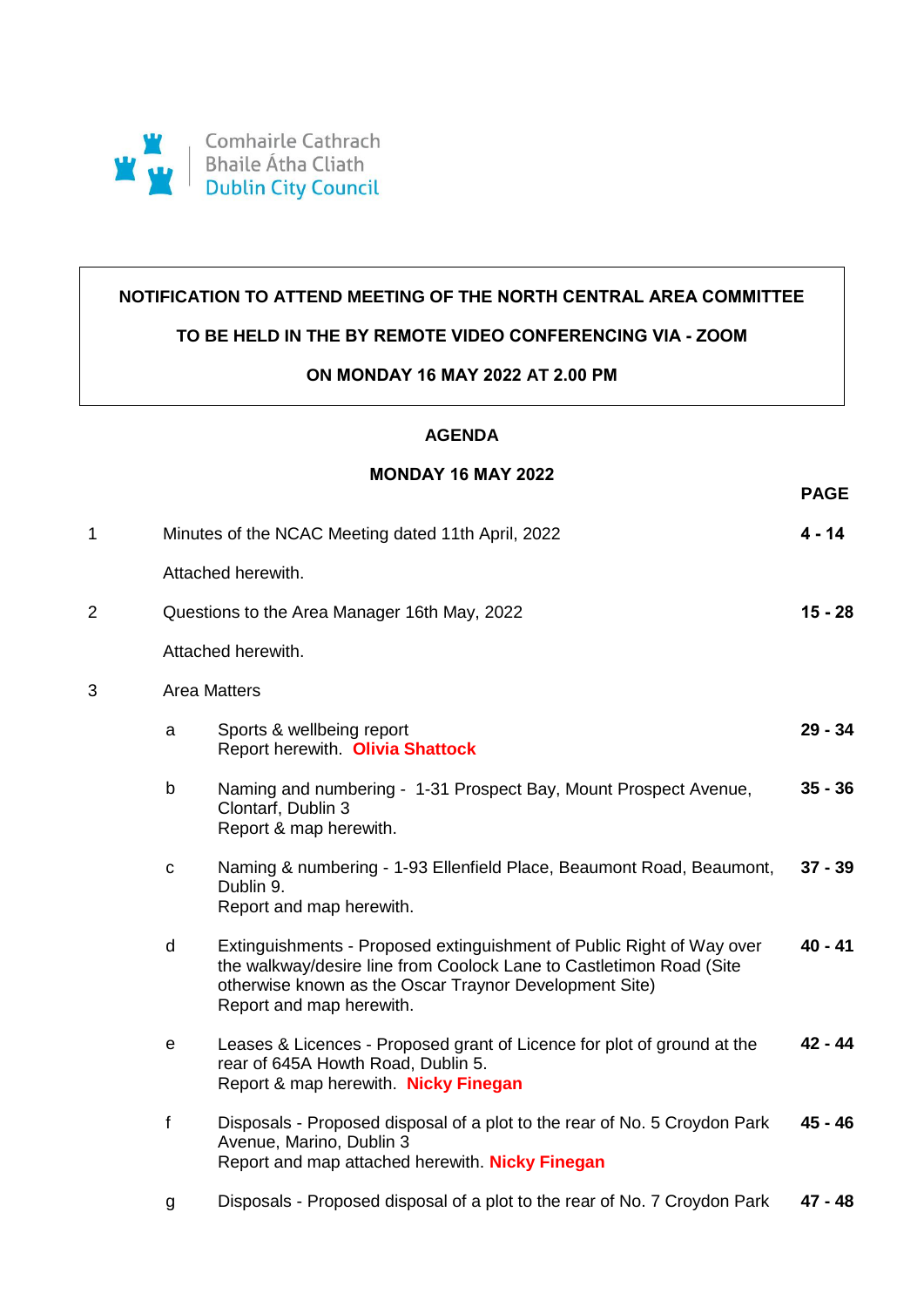|   |   | Avenue, Marino, Dublin 3<br>Report and map attached herewith. Nicky Finegan                                                                          |              |
|---|---|------------------------------------------------------------------------------------------------------------------------------------------------------|--------------|
|   | h | Part 8 Report for Fairview Tearooms<br>Report herewith Bernard Brady                                                                                 | 49           |
|   | i | Information session from ESB on power outages in the NCA - requested<br>by Cllr. O'Muiri<br><b>Eoghan Judge (Area Manager for Dublin North -ESB)</b> |              |
|   |   | Area Housing Report<br>Report herewith. Connell McGlynn & Patrick Smith                                                                              | $50 - 98$    |
| 4 |   | Roads & Traffic Matters                                                                                                                              |              |
|   | a | Minutes of the TAG meeting held on 26th April, 2022<br>Reports for noting attached herewith.                                                         | $99 - 120$   |
|   | b | Gully cleaning report for noting<br>Report herewith for noting.                                                                                      | 121 -<br>130 |
|   |   |                                                                                                                                                      |              |

#### 5 Motions

#### a Motion in the name of Councillor Joe Costello

That this Area Committee requests that the equipment planned for Fairview Park playground is installed as the playground is unfinished. The plans show swings and they were never installed. Also can some toddler friendly equipment be installed as there is only a sandbox suitable for children under 4? The pirate ship with baby slides, lookout windows and all baby swings have been removed. This new inclusive playground is excluding a lot of toddlers. Fairview Park covers children of North Strand, East Wall, Ballybough, Fairview, Marino and Clontarf. The playground size should reflect this huge catchment area.

b Motion in the name of Councillor Damian O'Farrell

That this area committee calls on DCC to stop removing / cutting down historical street lampposts and replacing them with lampposts of comparatively little ascetic / design value. Furthermore a full report to be issued to councillors including the reasons for these historical lampposts being removed and possible alternatives to their removal and / or alternatives to the replacement lampposts being used presently.

Further information: a lamppost has recently been removed from Melrose Ave and I understand there is also be a possibility of lampposts being removed from Inverness Road. Previously a historical lamppost was removed from near 221 Griffith Ave (I brought to attention of DCC at that time) and was replaced with a lamppost as described above.

c Motion in the name of Councillor Deirdre Heney

That should this area Committee agree, that we will contact the Chief Executive, Owen Keegan and request that he and City Parks Superintendent, Les Moore agree a way forward on the provision of a decent skate park facility for Fairview Park; skateboarding is an Olympic Sport and in the context of the current major works that are ongoing on the